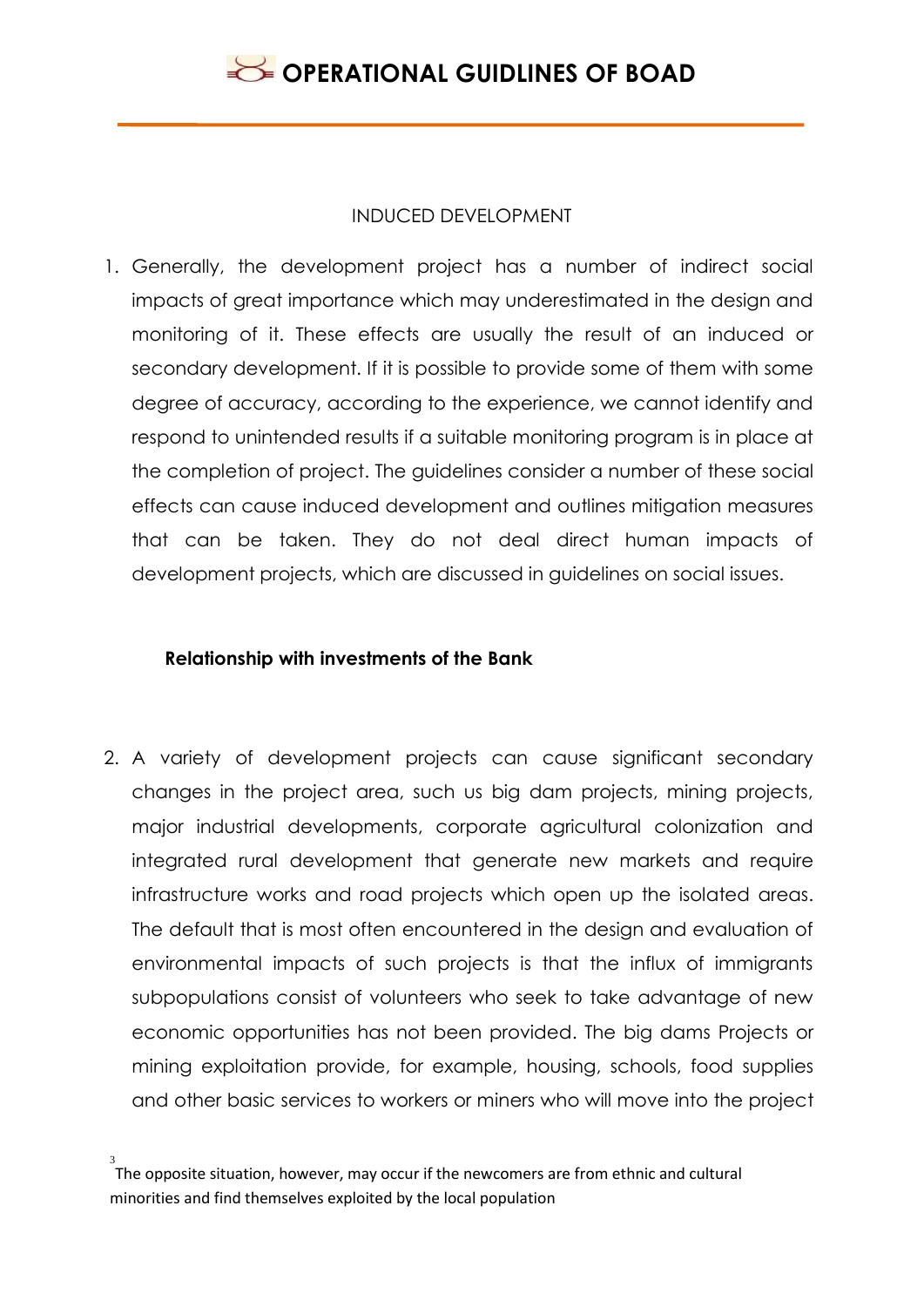area during it implementation. However, the influx equally important of the people who are seeking employment or who come to offer non available services to new populations and who because of their need of food, fire wood and living space, may , moreover, intensify the pressure on the surrounding environment has not always been taken into account . Such effects must necessarily be part of an environmental assessment.

#### **Population growth and its impact**

- 3. The private contractors who come on the project site to provide additional goods to the construction crews or to mining populations, such as building materials, tools and sundries, cigarettes or food oils, and offer a variety of top products as in the company stores, plastic shoes, for example, clothing of lower quality, tools and household products or cooked foods that offer stalls or small restaurants. The development brings an industry of services, for example, repair of leather services, tools, clothing or household appliances, transport services to neighboring towns. It is also accompanied by problems, including those related to bars, prostitution and gambling. Families will accompany these entrepreneurs if their occupations are spread over a relatively long period.
- 4. The spontaneous influx of immigrants has predictable effects on local populations by creating:

<sup>3</sup> The opposite situation, however, may occur if the newcomers are from ethnic and cultural minorities and find themselves exploited by the local population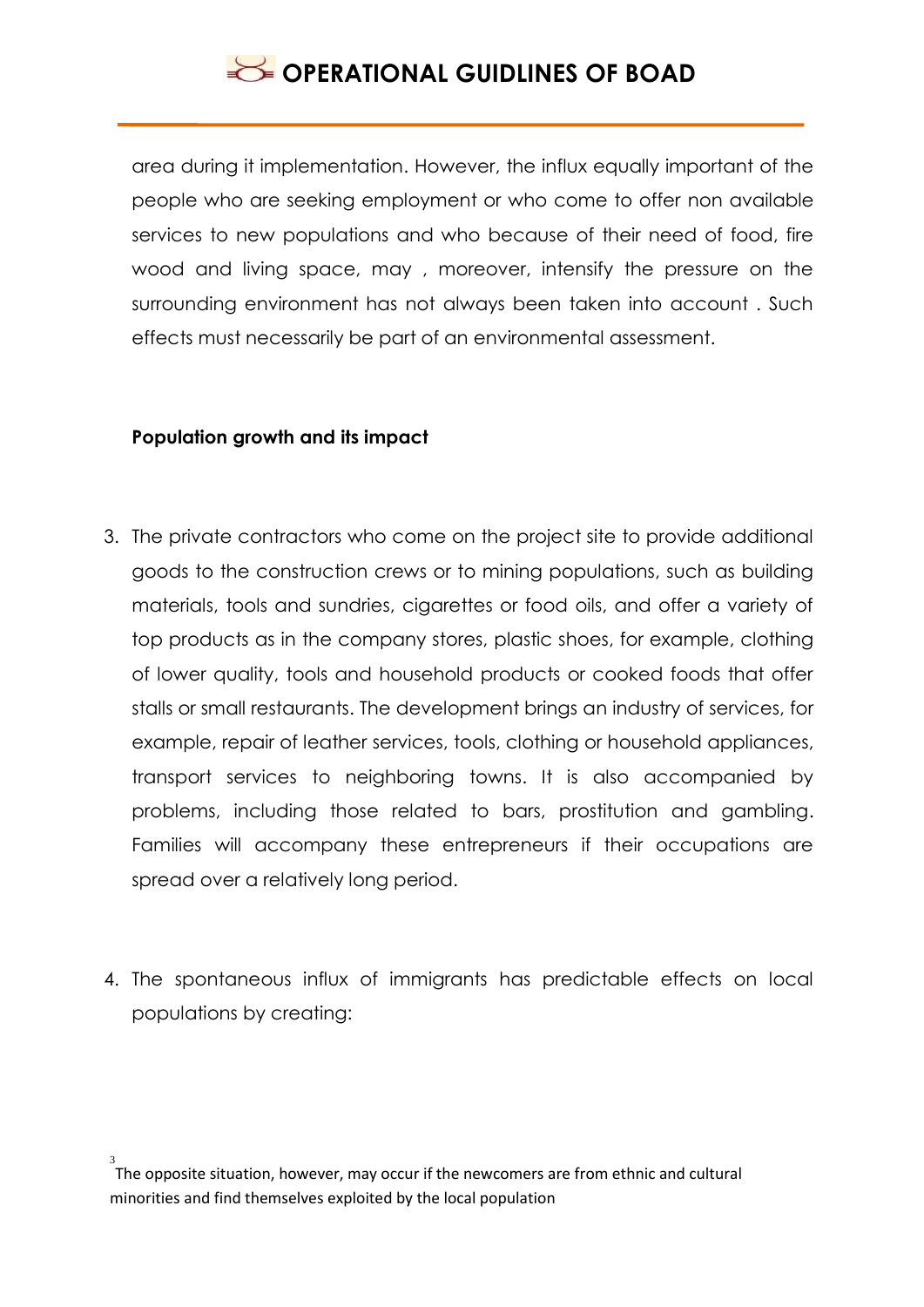- (a) a pressure on resources and infrastructure: competition for firewood, household goods, electricity, water resources, waste elimination, fisheries and land converted to stores or squatter housing;
- (b) pressure on the institutions: administrations of hamlets or villages not being able to cope with the increase in violence , crime and conflict over land and scarce resources or to take the direction of the elaborated planning;
- (c) strong pressure on the health centers due to an increase in the incidence of infectious diseases or to the emergence of pest;
- (d) the disintegration of the traditional methods of discipline and social control, disorientation of populations that are responsible for social problems, changing values in young people and the possible increase in the cost of living due to inflation, and
- (e) a greater marginalization of minority groups in the local population and worsening of insufficient income among the most vulnerable groups, including the elderly and women who must compete both community members and outsiders who may have more political influence and power physical power.

<sup>3</sup> The opposite situation, however, may occur if the newcomers are from ethnic and cultural minorities and find themselves exploited by the local population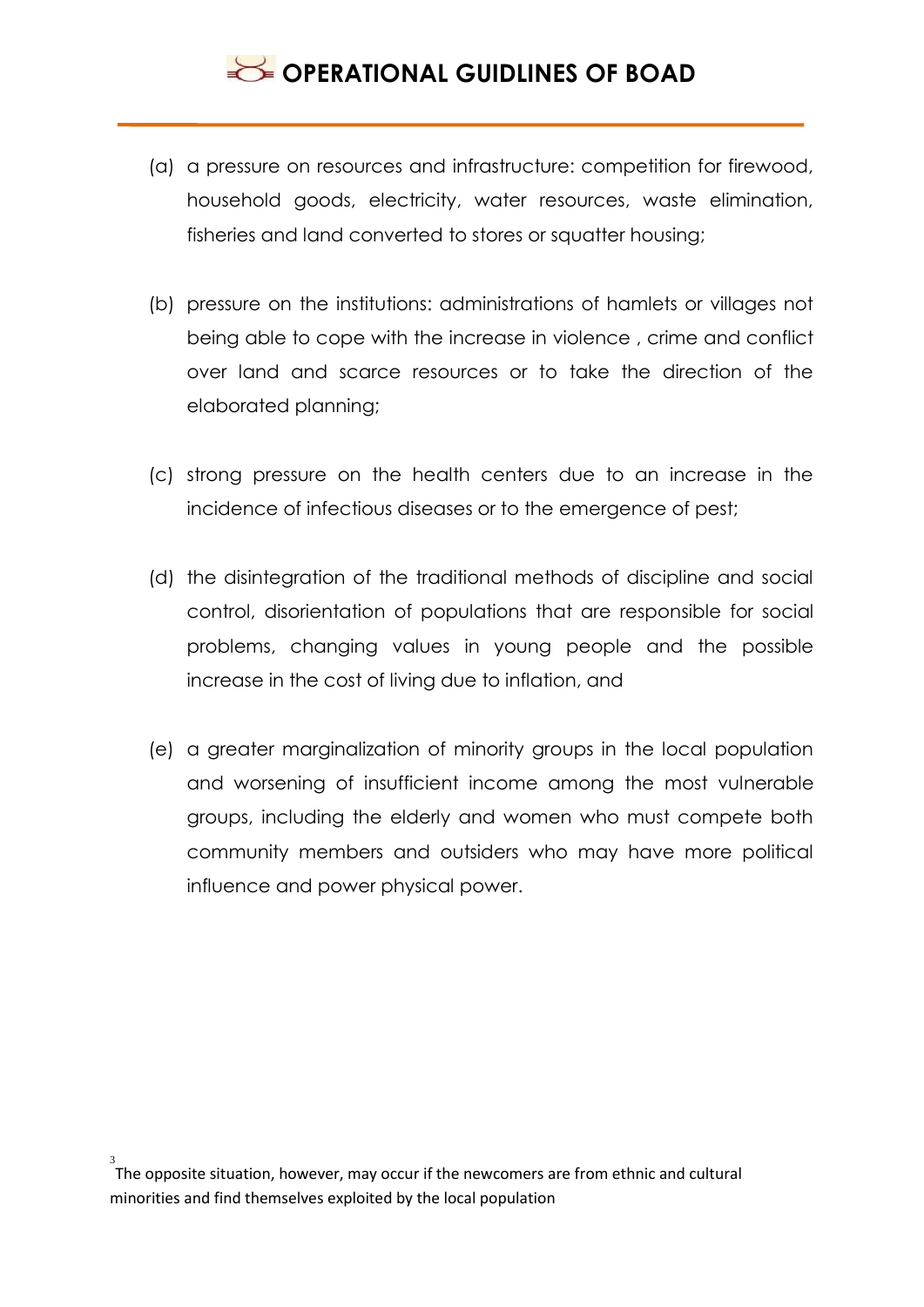#### **Special cases of induced migration**

#### *Boom Towns*

- 5. An important documentation exists on this type of induced development that the boom town represents. This type of expansion appears in circumstances where large-scale projects such as the construction of roads, dams or momentarily productive mining exploitation require increased temporary populations. This phenomena has a particularly dramatic effect on the surrounding environment in the sense that the price escalation and disruption devices for managing natural resources result in the exploitation of the environment by newcomers and established residents seeking to achieve quick profits.
- 6. Due to the temporary nature of the influx of people, it is essential to understand the cycle that characterizes these fungi cities when it comes to implementing mitigation measures. This cycle begins, in principle, by a phase (a) rapid growth before and during construction, (b) a high population density during construction, (c) a decline in the population after the construction and (d) a demographic and economic recession. The social effects follow the same pattern, and disorientation varies from one stage to another. The first phase of the development may encourage the euphoria before the economic prospects that turn into resentment as social problems arise to make way for a slower pace of life and leaving behind the problems of overexploitation of resources and environmental degradation.

<sup>3</sup> The opposite situation, however, may occur if the newcomers are from ethnic and cultural minorities and find themselves exploited by the local population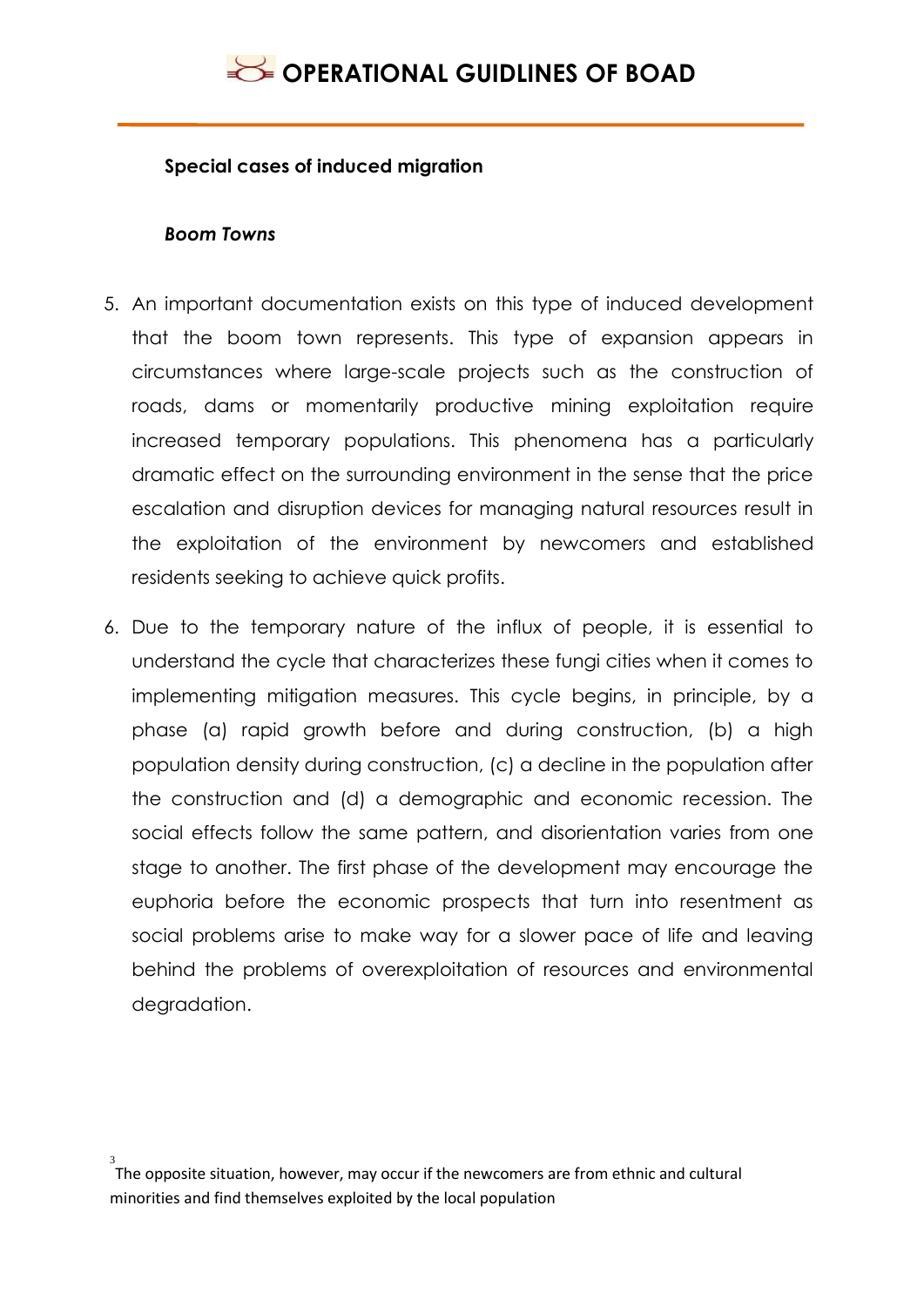#### **Planned settlement**

- 7. Planning an agricultural settlement or urban settlement generally involves the moving of a large population in a relatively underdeveloped geographical region. Although the number of immigrants under this type of project is established, the creation of a new infrastructure, economic opportunities and services attracts a spontaneous migration of people on the site. Contrary to the conditions encountered in the case of full development of a city, the influx of settlers led to a permanent increase in the population without the occurrence of a boom and bust cycle. The nature of the pressures applied on the environment, is similar to those that occur in the case of a boom town or temporary construction projects.
- 8. Colonization projects planned may have, in addition, a negative effect on the local population in the sense that, even in the absence of spontaneous immigration, it may, in the process of development being marginalized if the settlers receive specific education, financial, technical and additional services while the local population must be content with the current development services. This is the problem that was posed for tribal populations established in India when refugees from Sindh and Bangladesh have settled in the 1950s and early 1970s on the surrounding forest land cleared for agricultural purposes. These refugees have benefited from agricultural development services, including irrigation facilities, which helped to raise their standard of living and possibly exploit tribal peoples. Such situations often give rise to social problems as well as damage to the environment.

<sup>3</sup> The opposite situation, however, may occur if the newcomers are from ethnic and cultural minorities and find themselves exploited by the local population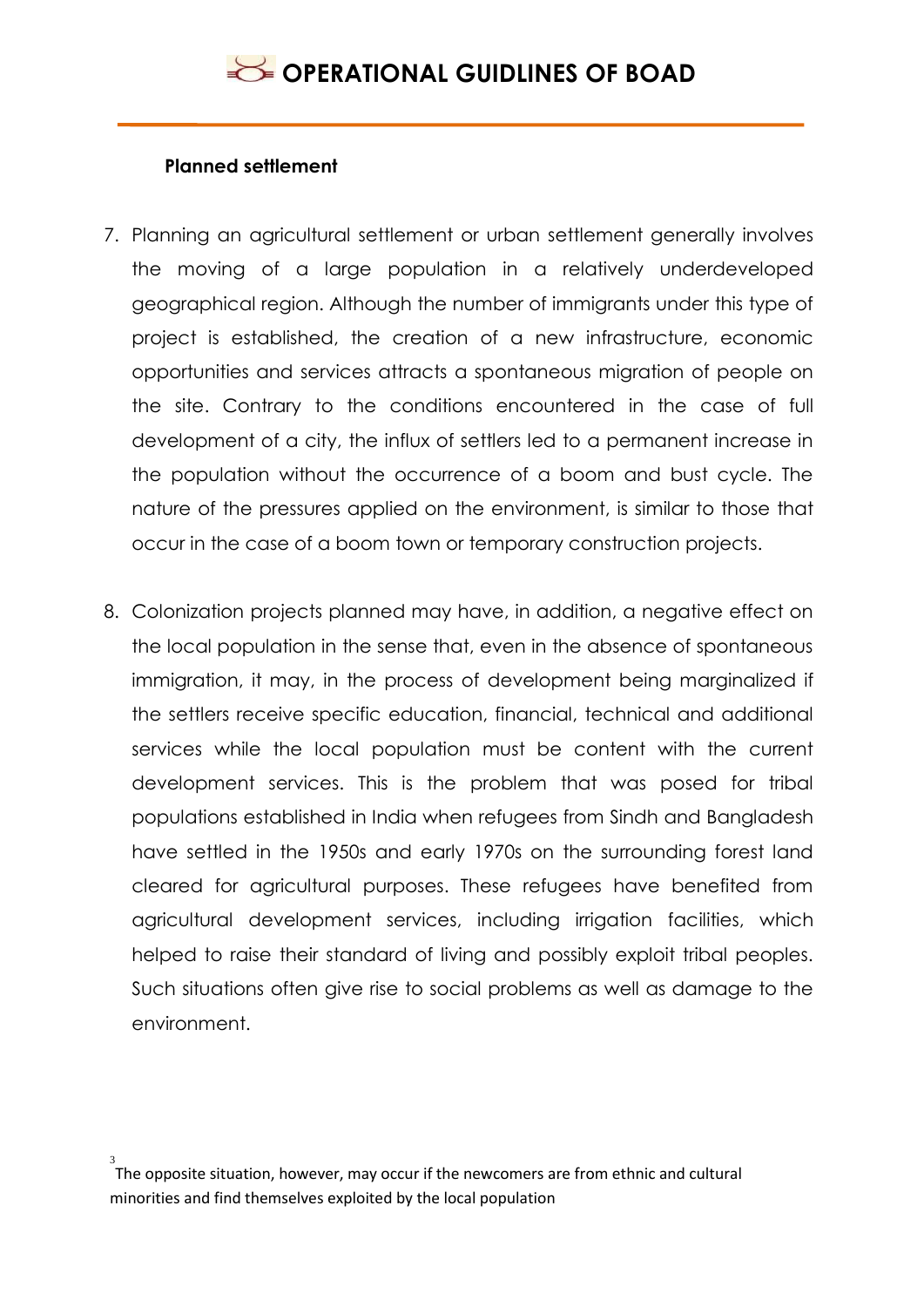### **Assessment and mitigation of negative impacts** *Duration of Assessment*

9. An assessment of the social effects on the environment should include a dipper demographic study of the population in the region where the project will be implemented (on all sites and not a sample) and a review of strategies put in place for resource management at the local and seasonal time. The environment assessment should aim to estimate the extent to which the expected effects induced development will be to provide adequate mitigation measures. To do this, it will undertake these studies at various times of the year, at different times of the day and taking into account the cumulative resource by farmers, pastoralists, fishermen and migrant workers. What appears to be a hill or an abandoned field in March can populate ruminants in August. We should also analyze in detail the nature of regional and local institutions which may have a role in planning and administrative decisions.

### *Mitigation measures*

- 10. The following mitigation measures help to address the problems posed by spontaneous migration while minimizing the need to use a temporary influx of workers from outside:
	- (a) train the local population before, especially in the case of low-skilled jobs, by working to provide training for minorities in the region, improve transportation means which lead to the site to allow these people to get to their workplace;
	- (b) Make sure that the budget for infrastructure and development of services is sufficient so that these new resources can accommodate

<sup>3</sup> The opposite situation, however, may occur if the newcomers are from ethnic and cultural minorities and find themselves exploited by the local population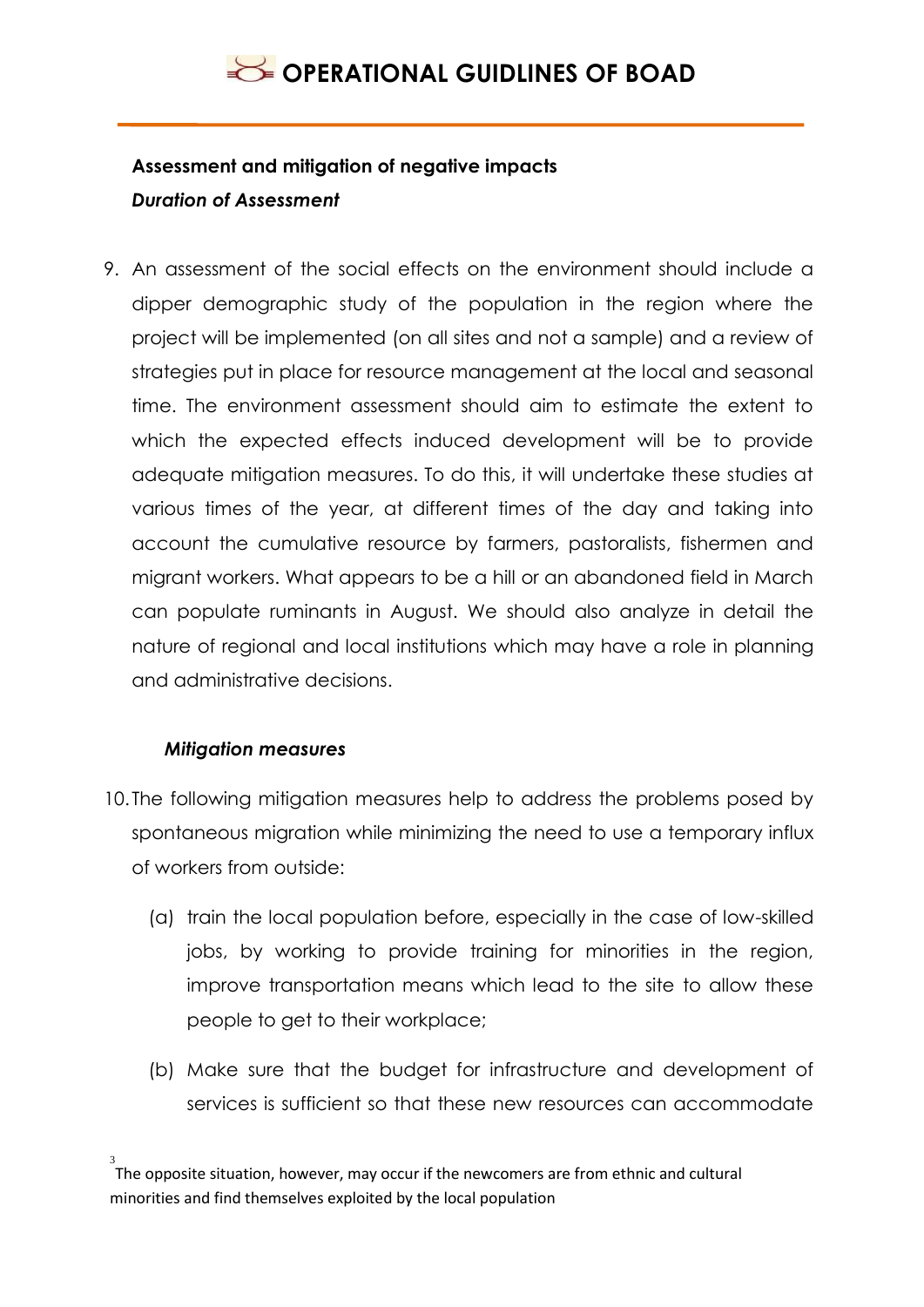voluntary immigrants, known numbers of employed workers at the construction work, miners or settlers;

- (c) encourage investment in local resources (eg ponds , livestock , local water resources , literacy and vocational education ) in order to improve the basis of these resources and the capacity to produce food or to provide services that migrants will buy to mitigate the pressure during a period of growth and to protect the population against the next recession ;
- (d) strengthen local organizations or develop new ones that can undertake sustainable development and regional planning that respond to changes, face with an increasing number of disputes and social problems and finally welcome a much more diverse population;
- (e) provide for public health centers and drinking water supply to face with the rising of the incidence of disease and pest problems;
- (f) provide social, psychological and counseling services that help longtime residents and newcomers to adapt to socio-economic changes and in particular the vulnerable groups and the elderly.

#### **Monitoring**

11.Apart from the measures that have been described, an evaluation program should periodically examine the effects of the project and induced development that cannot be predicted or which is not expected at the beginning. The proliferation of unforeseen illness, informal industries and environmental harmful companies or the one which attract

<sup>3</sup> The opposite situation, however, may occur if the newcomers are from ethnic and cultural minorities and find themselves exploited by the local population